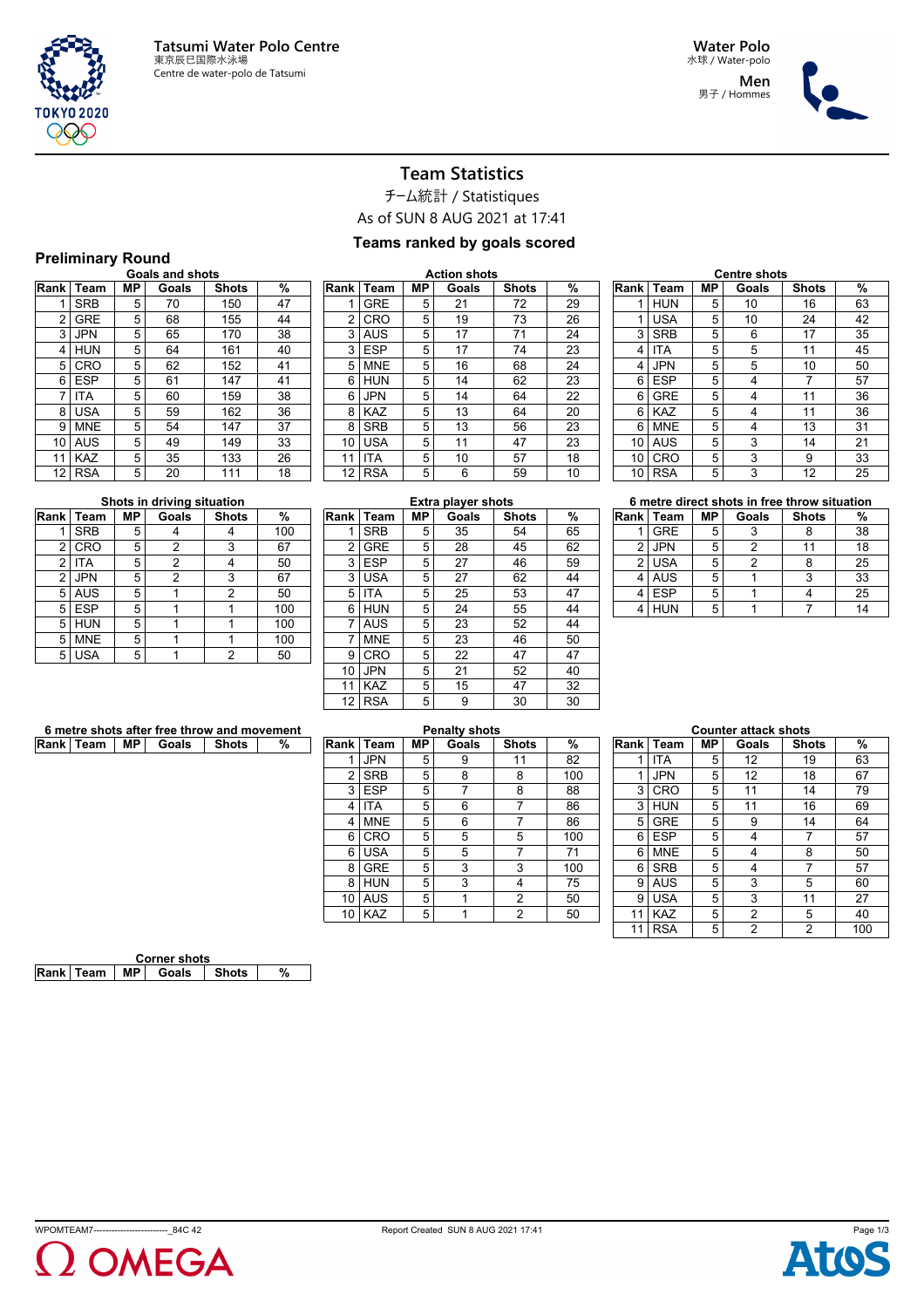

**Men** 男子 / Hommes



# **Team Statistics**

チーム統計 / Statistiques

As of SUN 8 AUG 2021 at 17:41

### **Teams ranked by goals scored**

|                | <b>Finals</b>          |    |       |              |    |   |  |  |  |  |  |
|----------------|------------------------|----|-------|--------------|----|---|--|--|--|--|--|
|                | <b>Goals and shots</b> |    |       |              |    |   |  |  |  |  |  |
| Rank           | Team                   | MР | Goals | <b>Shots</b> | %  | R |  |  |  |  |  |
|                | CRO                    | 3  | 37    | 93           | 40 |   |  |  |  |  |  |
| $\overline{2}$ | <b>SRB</b>             | 3  | 33    | 87           | 38 |   |  |  |  |  |  |
| 3              | <b>HUN</b>             | 3  | 30    | 86           | 35 |   |  |  |  |  |  |
| 4              | <b>GRE</b>             | 3  | 29    | 92           | 32 |   |  |  |  |  |  |
| 5              | <b>MNE</b>             | 3  | 28    | 100          | 28 |   |  |  |  |  |  |
| 6              | <b>ESP</b>             | 3  | 26    | 91           | 29 |   |  |  |  |  |  |
| 6              | ITA                    | 3  | 26    | 83           | 31 |   |  |  |  |  |  |
| 6              | USA                    | 3  | 26    | 82           | 32 |   |  |  |  |  |  |

| <b>Action shots</b> |            |           |       |              |    |  |  |  |  |
|---------------------|------------|-----------|-------|--------------|----|--|--|--|--|
| Rank                | Team       | <b>MP</b> | Goals | <b>Shots</b> | %  |  |  |  |  |
|                     | <b>ITA</b> | 3         | 12    | 43           | 28 |  |  |  |  |
| 2                   | <b>GRE</b> | 3         | 11    | 50           | 22 |  |  |  |  |
| 3                   | CRO        | 3         | 10    | 39           | 26 |  |  |  |  |
| 3                   | <b>SRB</b> | 3         | 10    | 35           | 29 |  |  |  |  |
| 5                   | <b>HUN</b> | 3         | 8     | 43           | 19 |  |  |  |  |
| 5                   | <b>MNE</b> | 3         | 8     | 43           | 19 |  |  |  |  |
|                     | <b>ESP</b> | 3         | 4     | 37           | 11 |  |  |  |  |
|                     | <b>USA</b> | 3         |       | 30           | 13 |  |  |  |  |

| <b>Centre shots</b> |            |    |       |              |     |  |  |  |  |
|---------------------|------------|----|-------|--------------|-----|--|--|--|--|
| Rank I              | Team       | МP | Goals | <b>Shots</b> | %   |  |  |  |  |
|                     | <b>MNE</b> | 3  |       | 14           | 29  |  |  |  |  |
| 2                   | CRO        | 3  | 3     | 6            | 50  |  |  |  |  |
| 3                   | <b>HUN</b> | 3  | 2     |              | 50  |  |  |  |  |
| 3                   | <b>ITA</b> | 3  | 2     | 2            | 100 |  |  |  |  |
| 3                   | <b>SRB</b> | 3  | 2     | 8            | 25  |  |  |  |  |
| 3                   | <b>USA</b> | 3  | 2     | 4            | 50  |  |  |  |  |
|                     | <b>ESP</b> | 3  |       | 3            | 33  |  |  |  |  |
|                     | <b>GRE</b> | 3  |       | 3            | 33  |  |  |  |  |

#### **Shots in driving situation**

| Rank   Team | MP. | Goals | <b>Shots</b> | %   |
|-------------|-----|-------|--------------|-----|
| CRO         |     |       |              | 75  |
| <b>ESP</b>  |     |       |              | 100 |
| <b>MNE</b>  |     |       |              | 100 |
| <b>SRB</b>  |     |       |              | 33  |
|             |     |       |              |     |

| <b>Extra player shots</b> |    |       |              |    |  |  |  |  |  |  |
|---------------------------|----|-------|--------------|----|--|--|--|--|--|--|
| Team                      | МP | Goals | <b>Shots</b> | %  |  |  |  |  |  |  |
| CRO                       | 3  | 17    | 37           | 46 |  |  |  |  |  |  |
| <b>HUN</b>                | 3  | 17    | 32           | 53 |  |  |  |  |  |  |
| <b>SRB</b>                | 3  | 17    | 31           | 55 |  |  |  |  |  |  |
| <b>ESP</b>                | 3  | 15    | 41           | 37 |  |  |  |  |  |  |
| <b>GRE</b>                | 3  | 15    | 36           | 42 |  |  |  |  |  |  |
| <b>USA</b>                | 3  | 15    | 37           | 41 |  |  |  |  |  |  |
| ITA                       | 3  | 11    | 32           | 34 |  |  |  |  |  |  |
| <b>MNE</b>                | 3  |       | 27           | 26 |  |  |  |  |  |  |
|                           |    |       |              |    |  |  |  |  |  |  |

#### **6 metre direct shots in free throw situation Rank Team MP Goals Shots %** 1 GRE 5 3 8 38 2 JPN 5 2 11 18 2 USA 5 2 8 25 4 AUS 5 1 3 33 4 ESP 5 1 4 25

4 HUN 5 1 7 14

| 6 metre shots after free throw and movement |  |  |                                  |  |  |  |  |
|---------------------------------------------|--|--|----------------------------------|--|--|--|--|
|                                             |  |  | Rank   Team   MP   Goals   Shots |  |  |  |  |
|                                             |  |  |                                  |  |  |  |  |

|      | <b>Penalty shots</b> |    |       |              |     |  |  |  |  |  |
|------|----------------------|----|-------|--------------|-----|--|--|--|--|--|
| Rank | Team                 | МP | Goals | <b>Shots</b> | %   |  |  |  |  |  |
|      | <b>MNE</b>           | 3  | 5     | 5            | 100 |  |  |  |  |  |
| 2    | CRO                  | 3  | 2     | 2            | 100 |  |  |  |  |  |
| 2    | <b>ESP</b>           | 3  | 2     | 2            | 100 |  |  |  |  |  |
| 2    | <b>GRE</b>           | 3  | 2     | 2            | 100 |  |  |  |  |  |
| 2    | <b>SRB</b>           | 3  | 2     | 3            | 67  |  |  |  |  |  |
| 2    | <b>USA</b>           | 3  | 2     | 2            | 100 |  |  |  |  |  |
|      | HUN                  | 3  |       |              | 100 |  |  |  |  |  |

| <b>Counter attack shots</b> |             |    |       |              |    |  |  |  |  |
|-----------------------------|-------------|----|-------|--------------|----|--|--|--|--|
|                             | Rank   Team | MР | Goals | <b>Shots</b> | %  |  |  |  |  |
|                             | <b>MNE</b>  | 3  |       |              | 50 |  |  |  |  |
|                             | <b>USA</b>  | 3  | 3     |              | 60 |  |  |  |  |
| 3                           | CRO         | 3  |       |              | 67 |  |  |  |  |
| 3                           | <b>ESP</b>  | 3  |       |              | 40 |  |  |  |  |
|                             | HUN         | 2  |       |              | 33 |  |  |  |  |

| <b>Corner shots</b> |  |  |                                |  |  |  |
|---------------------|--|--|--------------------------------|--|--|--|
|                     |  |  | Rank Team   MP   Goals   Shots |  |  |  |